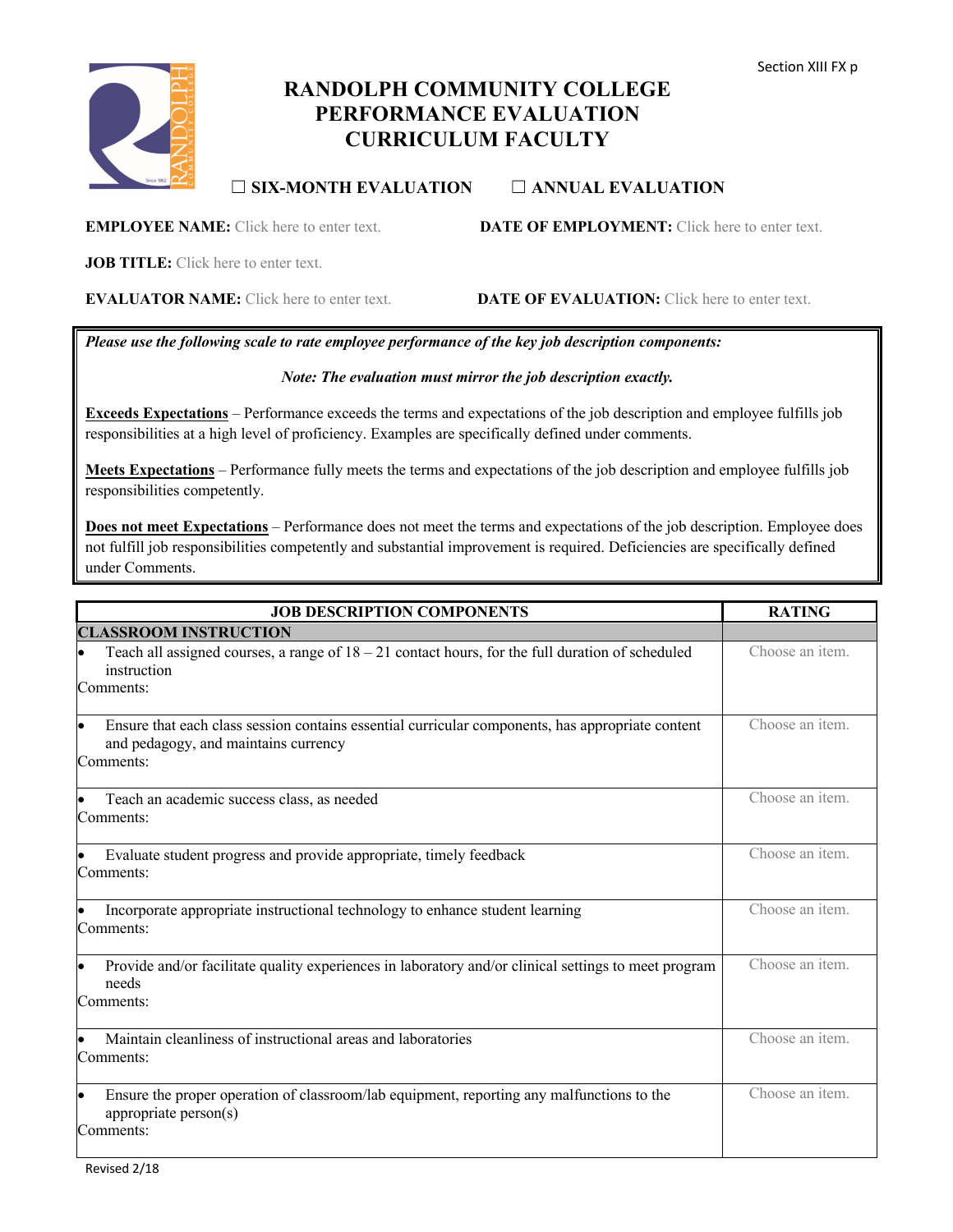|                                                                                                                                                                                                                                                                     | Section XIII FX p |
|---------------------------------------------------------------------------------------------------------------------------------------------------------------------------------------------------------------------------------------------------------------------|-------------------|
| Recommend textbooks and other instructional materials, including classroom and laboratory<br>equipment to Department Head<br>Comments:                                                                                                                              | Choose an item.   |
| Develop and distribute course syllabi according to established template providing appropriate<br>information to students concerning course expectations and evaluation criteria<br>Comments:                                                                        | Choose an item.   |
| <b>OTHER SERVICES TO STUDENTS</b>                                                                                                                                                                                                                                   |                   |
| Maintain appropriate office hours and accessibility for students, a minimum of 5 hours a week.<br>Comments:                                                                                                                                                         | Choose an item.   |
| Serve as educational advisor to assigned students by providing academic and employment<br>planning<br>Comments:                                                                                                                                                     | Choose an item.   |
| Participate in semester advising and registration activities as assigned<br>Comments:                                                                                                                                                                               | Choose an item.   |
| Perform and verify graduation degree audits<br>Comments:                                                                                                                                                                                                            | Choose an item.   |
| Assist in the recruitment and retention efforts of the College<br>Comments:                                                                                                                                                                                         | Choose an item.   |
| Advocate and provide motivation for students<br>Comments:                                                                                                                                                                                                           | Choose an item.   |
| Communicate student needs to Department Head<br>Comments:                                                                                                                                                                                                           | Choose an item.   |
| DIVISIONAL ADMINISTRATIVE EXPECTATIONS                                                                                                                                                                                                                              |                   |
| Prepare and submit instructional records, reports, grades, and all other required paperwork in a<br>$\bullet$<br>timely, efficient manner meeting all deadlines, checking for accuracy, correctness and<br>completeness of all data<br>Comments:                    | Choose an item.   |
| Exert an effort to remain current in discipline and instructional methods through professional<br>development activities offered by the College and other opportunities including attendance at off-<br>campus activities, webinars, etc., as feasible<br>Comments: | Choose an item.   |
| Participate in program and curriculum review; offering suggestions concerning the improvement<br>of curriculum in keeping with the mission and vision of the College<br>Comments:                                                                                   | Choose an item.   |
| Serve on and actively contribute to college committees as needed and as appointed by the<br>President<br>Comments:                                                                                                                                                  | Choose an item.   |
| Participate in discipline, departmental, divisional, and institutional meetings and other announced<br>co-curricular activities of the College<br>Comments:                                                                                                         | Choose an item.   |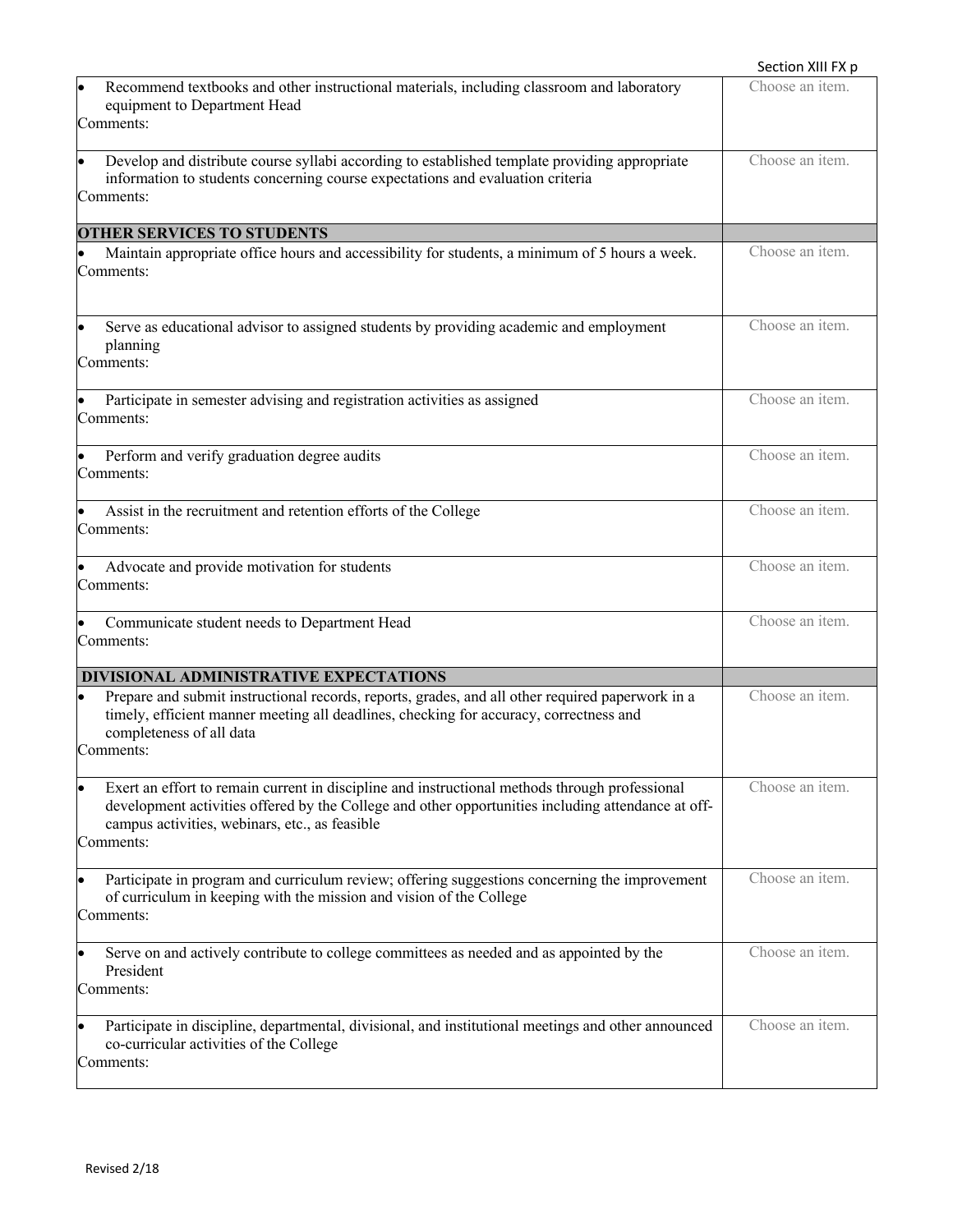|                                                                                                                                                                                                                                                                                                                 | Section XIII FX p |
|-----------------------------------------------------------------------------------------------------------------------------------------------------------------------------------------------------------------------------------------------------------------------------------------------------------------|-------------------|
| Maintain proper communication and supportive relationships at all times with all other units and<br>branches of the college<br>Comments:                                                                                                                                                                        | Choose an item.   |
| Maintain posted office and on-campus hours sufficient to fulfill all contracted duties and<br>individual professional obligations, as well as to meet the needs of the discipline, department,<br>division, and College<br>Comments:                                                                            | Choose an item.   |
| <b>COLLEGE REQUIREMENTS OF ALL EMPLOYEES</b>                                                                                                                                                                                                                                                                    |                   |
| Demonstrated excellence in written, oral, and interpersonal communication skills.<br>Comments:                                                                                                                                                                                                                  | Choose an item.   |
| Demonstrated commitment to diversity, equal opportunity, and the academic, intellectual, and<br>social development of all students and employees.<br>Comments:                                                                                                                                                  | Choose an item.   |
| An understanding of and commitment to the comprehensive community college philosophy and<br>mission.<br>Comments:                                                                                                                                                                                               | Choose an item.   |
| Treats others respectfully, speaks to others courteously, and behaves in such a way that creates a<br>workplace environment that is marked by trustworthiness, honest but polite communication, and<br>interpersonal interactions that are both personally cordial and professionally appropriate.<br>Comments: | Choose an item.   |
| Acts as a team player when working with any and all employees of the College.<br>Comments:                                                                                                                                                                                                                      | Choose an item.   |
| Serves on institutional committees as appointed by the President.<br>Comments:                                                                                                                                                                                                                                  | Choose an item.   |
| Performs other duties and responsibilities as needed.<br>Comments:                                                                                                                                                                                                                                              | Choose an item.   |
| Annually review all Randolph Community College safety rules and policies and be familiar with<br>all emergency safety procedures. Promote good safety habits and be compliant with OSHA safety<br>regulations.<br>Comments:                                                                                     | Choose an item.   |